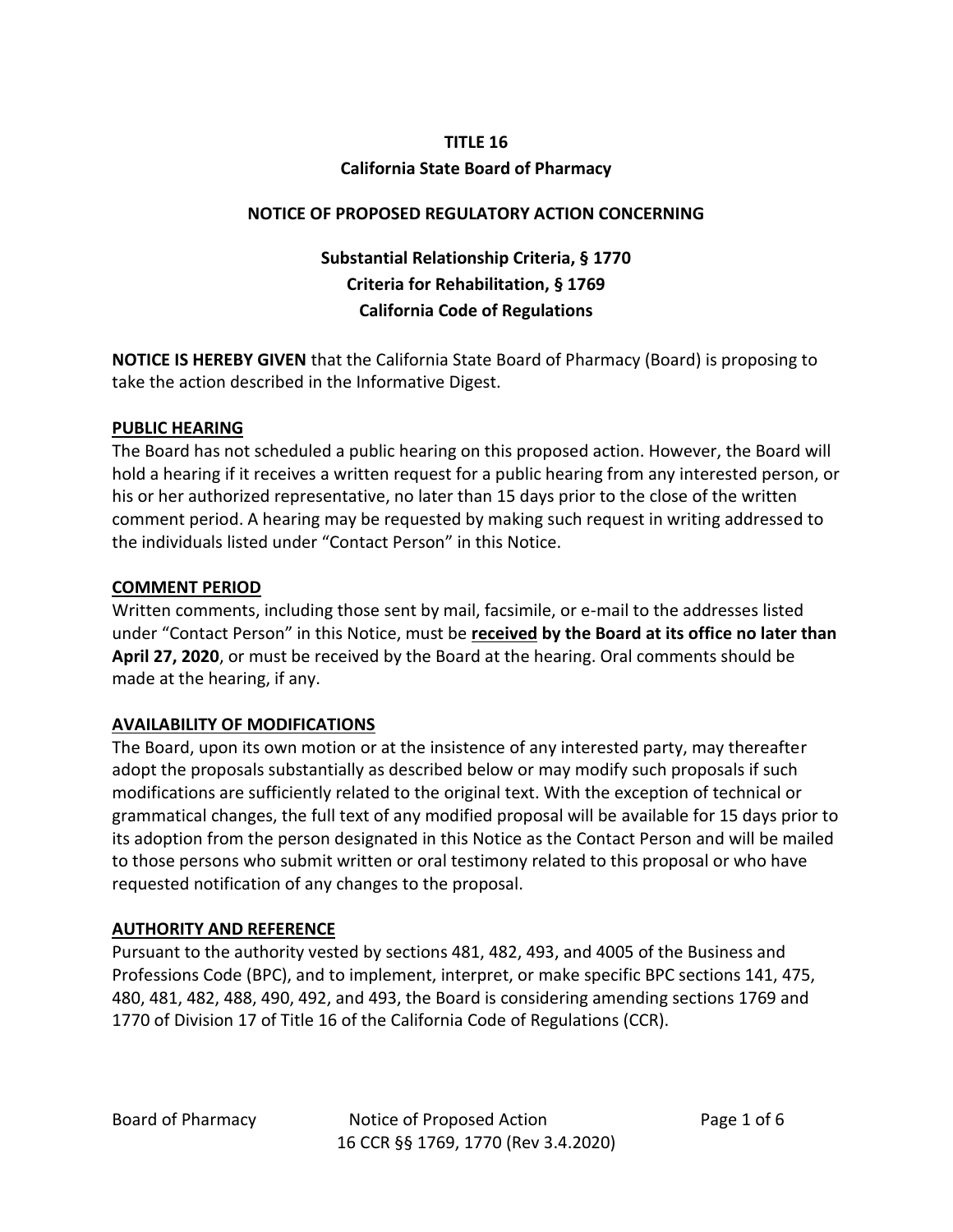#### **INFORMATIVE DIGEST**

BPC section 4005 authorizes the Board to adopt, amend, or repeal such rules and regulations as may be reasonably necessary to enable it to carry into effect the provisions of Pharmacy Law. Additionally, as required under Assembly Bill (AB) 2138 (Chiu, Chapter 995, Statutes of 2018), the primary purpose of this proposal is to implement, interpret, and make specific the provisions of BPC sections 141, 475, 480, 481, 482, 488, 490, 492, and 493 relative to substantial relationship and rehabilitation criteria.

**Changes to substantial relationship criteria:** In accordance with the statutory amendments implemented by AB 2138, beginning July 1, 2020, BPC sections 481 and 493 will require the Board, when considering the denial, suspension, or revocation of a license based on a crime, to determine whether the crime is substantially related to the qualifications, functions, or duties of a licensee by using specified criteria, including the nature and gravity of the offense, the number of years elapsed since the date of the offense, and the nature and duties of a licensee.

**Changes to rehabilitation criteria:** BPC section 482 requires the Board to develop criteria to evaluate the rehabilitation of a person when considering the denial, suspension, or revocation of a license. Beginning July 1, 2020, BPC section 482 will require the Board, when considering the denial, suspension, or revocation of a license based on a crime, professional misconduct, or act, to consider whether the applicant or licensee is rehabilitated based on either (1) having completed their criminal sentence without violating parole or probation, or (2) the Board's standard criteria for evaluating the rehabilitation of applicants and licensees. (BPC § 482, as added by AB 2138, § 9.)

**Existing regulations:** Currently, 16 CCR section 1770 establishes the criteria for determining when a crime or act is substantially related to the qualifications, functions, and duties of a licensee, and 16 CCR section 1769 establishes the criteria for evaluating the rehabilitation of an applicant or licensee when considering the denial, suspension, or revocation of a license.

**Problem statement:** The passage of AB 2138 requires 16 CCR sections 1769 and 1770 to be updated to clearly specify the criteria the Board uses when (1) making a substantial relationship determination regarding an applicant's or licensee's criminal conviction, professional misconduct, or act, or (2) evaluating the rehabilitation of an applicant or licensee when considering denial, suspension, or revocation of a license.

The Board is proposing the following changes:

### **Amend 16 CCR section 1770 (Substantial Relationship Criteria):**

The proposed regulation, for purposes of denial, suspension, or revocation of a license, would add professional misconduct and disciplinary actions taken by another state, by any agency of the federal government, or by another country as described in BPC section 141 as grounds requiring the Board to consider the substantial relationship criteria in 16 CCR section 1769, and require the Board, in making the substantial relationship determination for a crime, to consider

Board of Pharmacy **Notice of Proposed Action** Page 2 of 6 16 CCR §§ 1769, 1770 (Rev 3.4.2020)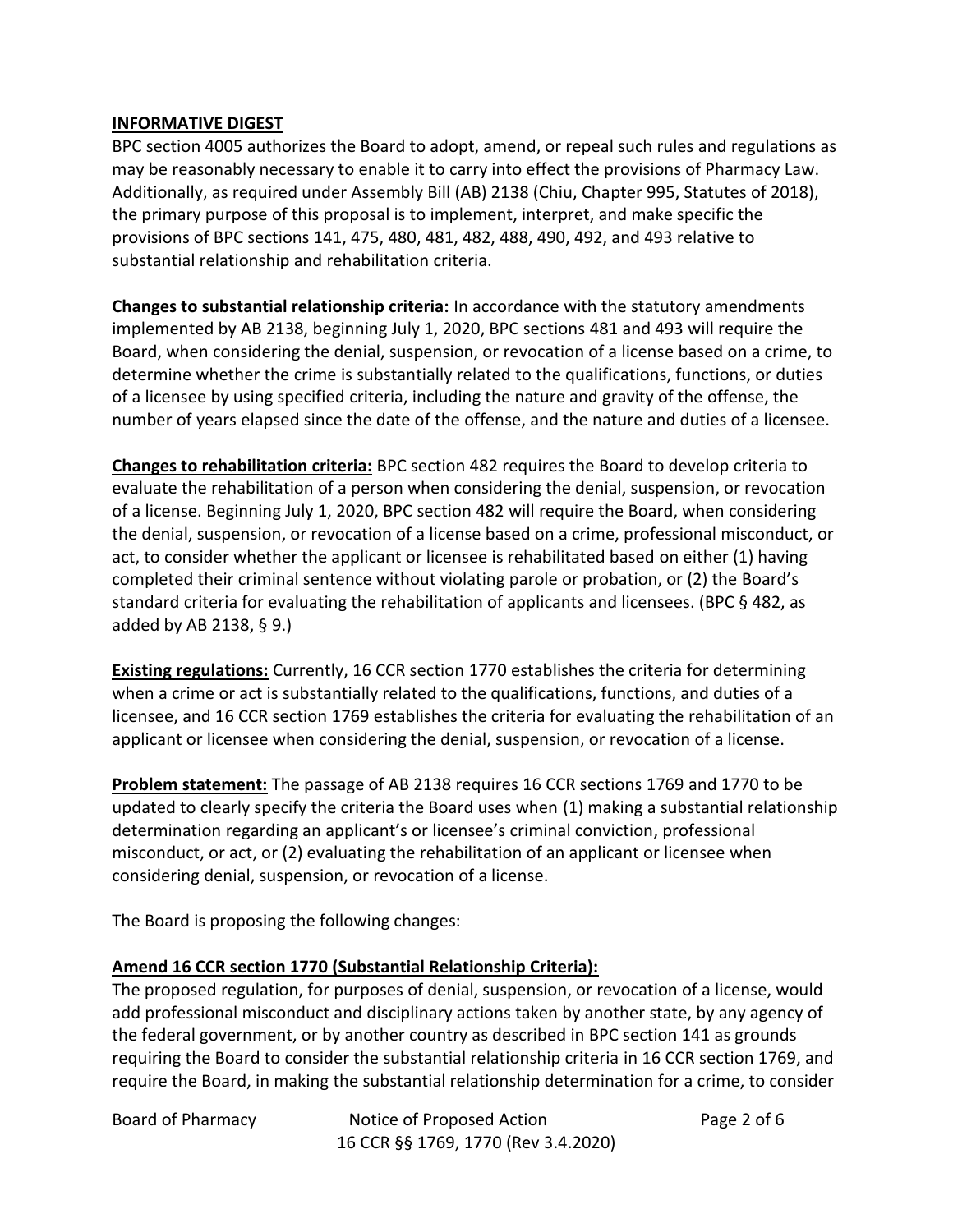the following criteria: (1) the nature and gravity of the offense; (2) the number of years elapsed since the date of the offense; and (3) the nature and duties of a person holding the license. The proposal would also clarify that substantially related crimes, professional misconduct, or acts include those which violate or attempt to violate, directly or indirectly, or aid, abet, or conspire to violate various specified state or federal laws. The list would further include crimes, professional misconduct, or acts that involve various specified elements.

### **Amend 16 CCR section 1769 (Criteria for Rehabilitation):**

The proposed regulation would clarify that the Board, when considering a license denial, suspension, or revocation on the ground that the applicant or licensee was convicted of a crime, would have to determine whether the applicant or licensee made a showing of rehabilitation and is presently eligible for a license, if the applicant or licensee completed the criminal sentence without a violation of parole or probation. In making that determination, the proposal would require the Board to consider the nature and gravity of the crime, the length of the parole or probation period, the extent to which the parole or probation period was shortened or lengthened, and the reasons therefor, the terms or conditions of parole or probation and the extent to which they bear on the applicant's or licensee's rehabilitation, and the extent to which the terms or conditions of parole were modified, and why. The proposal would require a broader set of rehabilitation criteria to be considered for applicants and licensees who had not completed the criminal sentence without a violation of parole or probation, did not sufficiently demonstrate their rehabilitation under the narrower set of criteria, or, in the case of denial proceedings, when the denial proceedings are based on something other than a criminal conviction.

## **Policy Statement Overview/Anticipated Benefits of Proposal**

As specified in the legislative analyses of AB 2138, this proposal seeks to reduce barriers to licensure for applicants and licensees with criminal convictions or disciplinary histories or who have committed other acts that may be grounds for denial, suspension, or revocation of a license, which may reduce recidivism and provide economic opportunity to California's residents. In addition, the proposal seeks to improve clarity, transparency, and consistency for applicants and licensees in the Board's use of their criminal convictions, disciplinary histories, or other past conduct in its denial, suspension, and revocation proceedings.

### **Consistency and Compatibility with Existing State Regulations**

During the process of developing these regulations and amendments, the Board has conducted a search of similar regulations on this topic and has concluded that these regulations are neither inconsistent nor incompatible with existing state regulations.

### **FISCAL IMPACT ESTIMATES**

### **Fiscal Impact on Public Agencies Including Costs or Savings to State Agencies:**

The Board anticipates that there may be an increased cost to the state as a result of amending and adopting the sections identified in the regulatory proposal. By further defining the

Board of Pharmacy **Notice of Proposed Action** Page 3 of 6 16 CCR §§ 1769, 1770 (Rev 3.4.2020)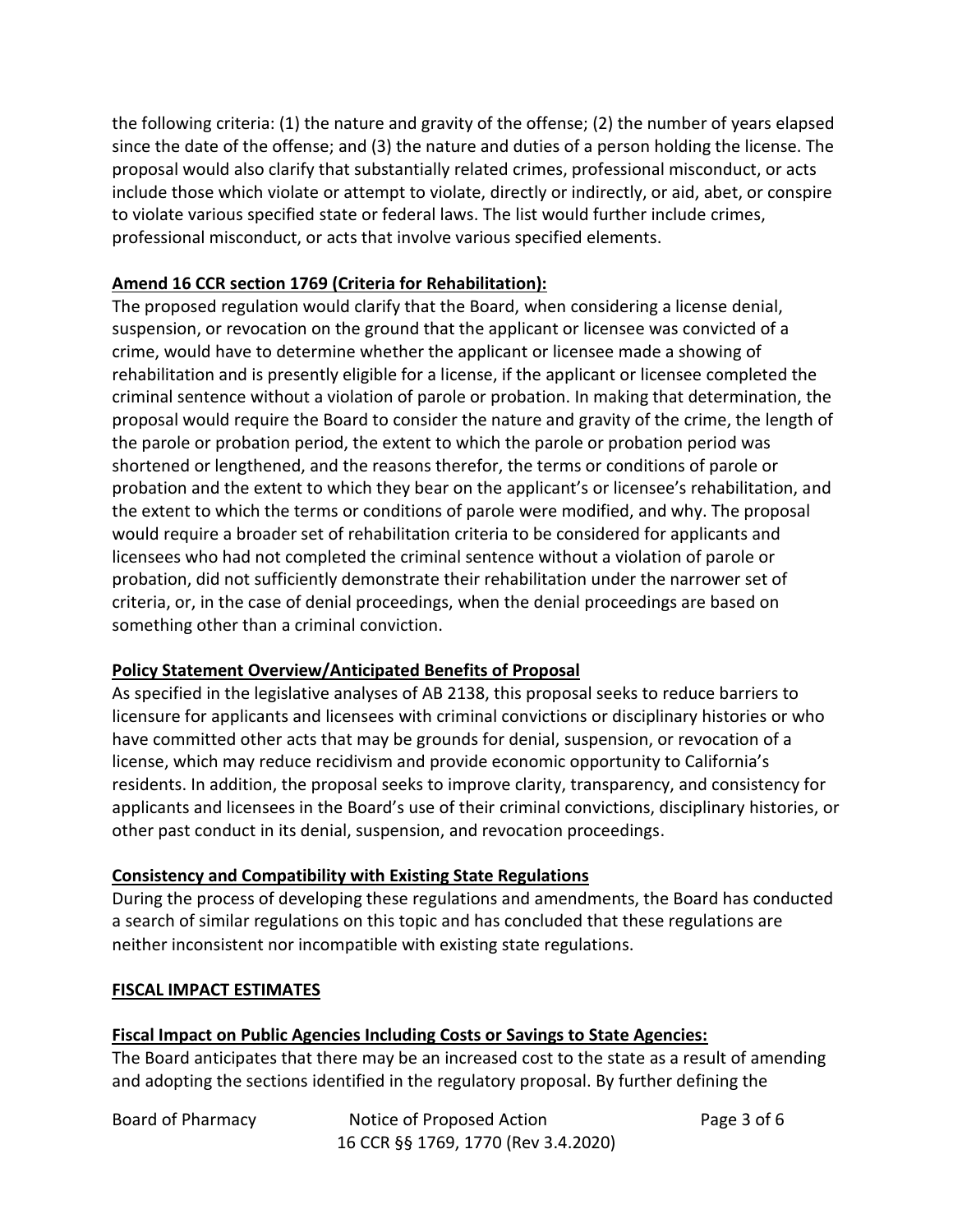substantial relationship and rehabilitation criteria for criminal convictions, Board staff may see an increased workload to research convictions and to substantiate that rehabilitation has been achieved.

### **Costs/Savings in Federal Funding to the State: None**

### **Nondiscretionary Costs/Savings to Local Agencies:** None

### **Local Mandate:** None

### **Cost to Any Local Agency or School District for Which Government Code Sections 17500 - 17630 Require Reimbursement:** None

Business Impact: The Board has made an initial determination that the proposed regulatory action would have no significant statewide adverse economic impact directly affecting businesses, including the ability of California businesses to compete with businesses in other states.

The Board has determined that this regulatory proposal will not have any impact on the creation of jobs or new businesses, the elimination of jobs or existing businesses, or the expansion of businesses in the State of California.

#### **Cost Impact on Representative Private Person or Business:**

The Board is not aware of any cost impacts that a representative private person or business would necessarily incur in reasonable compliance with proposed action.

### **Effect on Housing Costs:** None

### **EFFECT ON SMALL BUSINESS**

While the Board does not have, nor does it maintain, data to define if any of its licensees (pharmacies) are a "small business" as defined in Government Code section 11342.610, the Board has made an initial determination that the proposed regulatory action would not have a significant adverse economic impact directly affecting small businesses. This initial determination is based on the absence of testimony to that effect during the development of the proposed regulation, which occurred over a few months. This proposal may impact available qualified potential employees; however, it should not have a significant fiscal impact on small businesses. Furthermore, the regulatory action will not impact small business because the intent of AB 2138 is to reduce barriers to licensure for applicants and licensees with a criminal history or licensure discipline.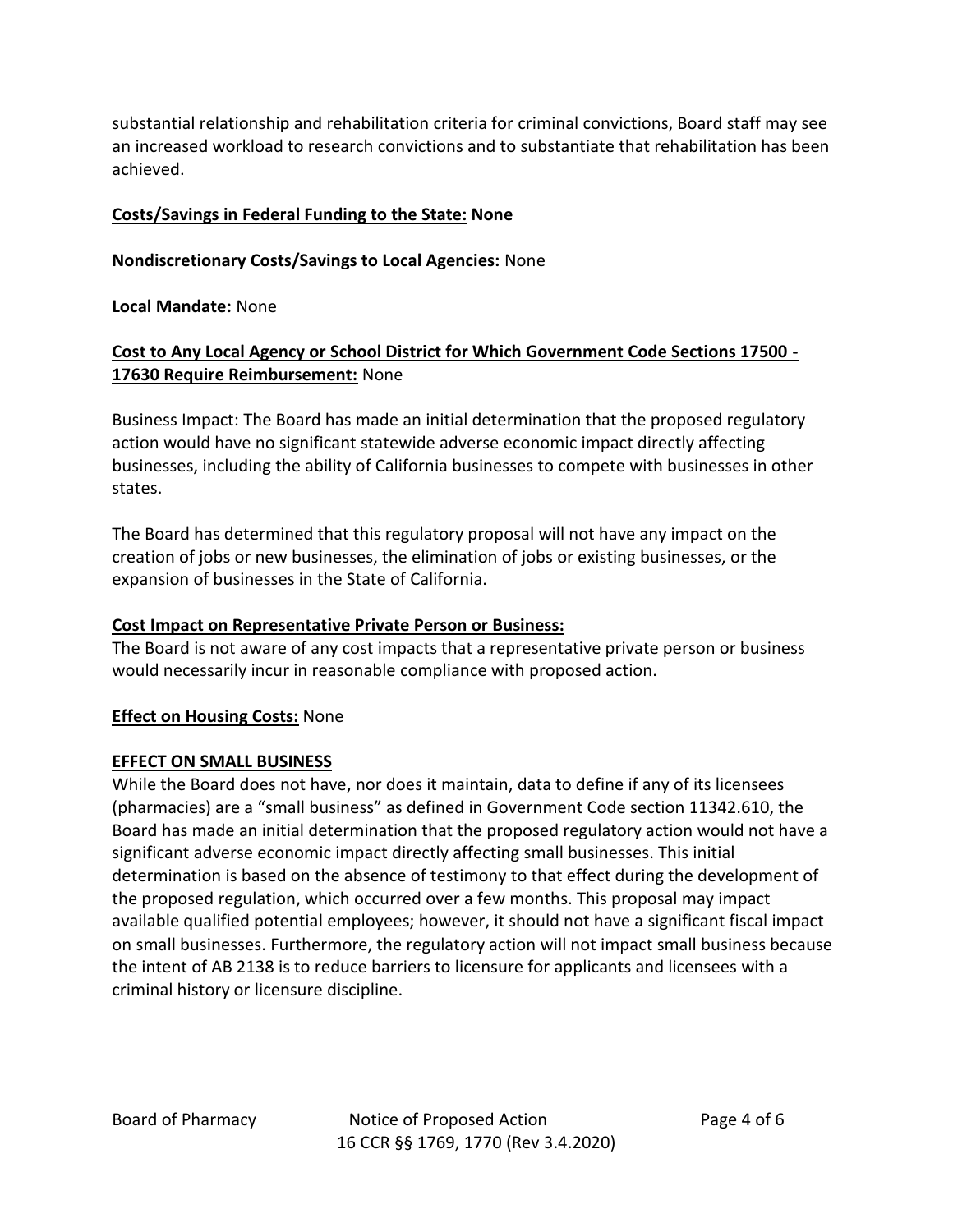### **RESULTS OF ECONOMIC IMPACT ASSESSMENT/ANALYSIS**

#### **Impact on Jobs/Businesses:**

The Board has determined that this regulatory proposal will not have any impact on the creation of jobs or new businesses, the elimination of jobs or existing businesses, or the expansion of businesses in the State of California.

### **Benefits of Regulation:**

The Board has determined that this proposal may benefit individuals, who would have greater access to licensure, reduce criminal recidivism, and provide economic opportunity to California residents with a criminal history. The public may benefit from the proposal with increased access to licensed professionals, which may benefit the health and welfare of Californians. The regulatory proposal does not affect worker safety or the state's environment.

### **CONSIDERATION OF ALTERNATIVES**

The Board must determine that no reasonable alternative it considered to the regulation or that has otherwise been identified and brought to its attention would be more effective in carrying out the purpose for which the action is proposed, would be as effective and less burdensome to affected private persons than the proposal described in this Notice, or would be more cost-effective to affected private persons and equally effective in implementing the statutory policy or other provision of law.

To date, the following alternatives were considered:

**Option 1:** To pursue a regulatory change that requires the Board to find rehabilitation if the applicant or licensee completed their terms of their criminal probation or parole. Courts give little weight to the fact that an applicant or licensee did not commit additional crimes or continue addictive behavior while in prison or while on probation or parole since they are under the direct supervision of correctional authorities and are required to behave in an exemplary fashion. As such, the Board believes that reviewing each individual on the basis of multiple criteria is the better indicator of whether individuals are rehabilitated and not a danger to the public's health, safety, and welfare. For these reasons, the Board rejected this option.

**Option 2:** To do nothing, meaning the Board would not adopt the regulations. The Board opted not to pursue this option because per AB 2138, the Board is mandated to adopt proposed regulations by July 1, 2020.

Any interested person may submit comments to the Board in writing relevant to the above determinations at 2720 Gateway Oaks, Suite 100, Sacramento, California 95833.

#### **INITIAL STATEMENT OF REASONS AND INFORMATION**

The Board has prepared an initial statement of the reasons for the proposed action and has available all the information upon which the proposal is based.

| Board of Pharmacy | Notice of Proposed Action           | Page 5 of 6 |
|-------------------|-------------------------------------|-------------|
|                   | 16 CCR §§ 1769, 1770 (Rev 3.4.2020) |             |